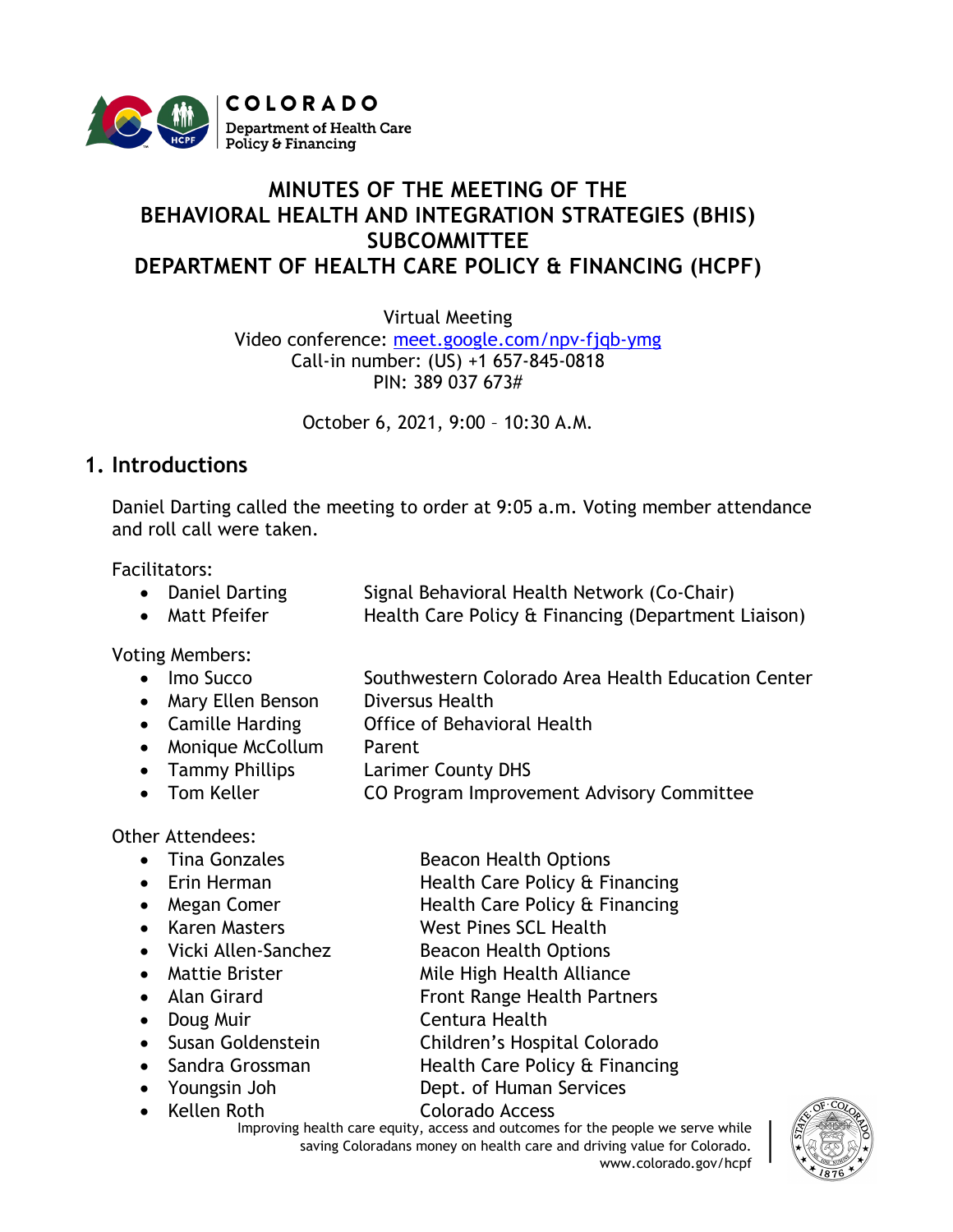- Sandra Fritsch COPCAPP
- 
- 
- Joseph Anderson Colorado Access
- 
- 
- Emilee Kaminski **Iniversity of Colorado**
- 
- 
- 
- 
- 
- 
- 
- 
- 

## **2. Housekeeping**

#### **A. Meeting minutes**

- 
- Pam Boehm Beacon Health Options
- Robyn Tharp Consultants for Children, Inc.
	-
- Cris Matoush **Rocky Mountain Health Plans**
- Danielle Culp **Office of Behavioral Health** 
	-
- Amanda Jones The Center for Mental Health
- Jen Hale-Coulson Northeast Health Partners
- Callie Kerr **Health Care Policy & Financing**
- Natasha Lawless Northeast Health Partners
- Suzanne Kinney **Colorado Community Health Alliance**
- Nina Marinello SCL Health
- Tom Keller **CO Program Improvement Advisory Committee**
- Bryan Standley **Creative Treatment Options**
- Sarah Lambie Health Services Advisory Group
- The group takes a vote on the September 2021 meeting minutes. Matt Pfeifer reminds the group that all materials have been posted to the [BHIS webpage.](https://hcpf.colorado.gov/behavioral-health-and-integration-strategies-subcommittee) Marry Ellen Benson motions to approve; Imo Succo seconds. All voting members vote "aye"; there are no opposing votes. The September 2021 meeting minutes are approved.

### **B. Crisis Service update post-Program Improvement Advisory Committee (PIAC)**

Matt Pfeifer notifies the group that the BHIS recommendations to PIAC are currently with HCPF (the Department). The Department will review the recommendations and develop a response to the PIAC and BHIS regarding what parts of the recommendations can be incorporated and/or implemented.

### **C. COVID-19 updates**

Matt Pfeifer updates the group on continued work by the Department to support community partners, organizations, and Medicaid Members; there is specific focus on closing the disparities gap between the Medicaid population and the overall statewide population.

[The Department's plan](https://hcpf.colorado.gov/arpa) for allocated American Rescue Plan Act of 2021 (ARPA) funds has been approved by the Centers for Medicare & Medicaid Services (CMS) and the Colorado Joint Budget Committee (JBC).

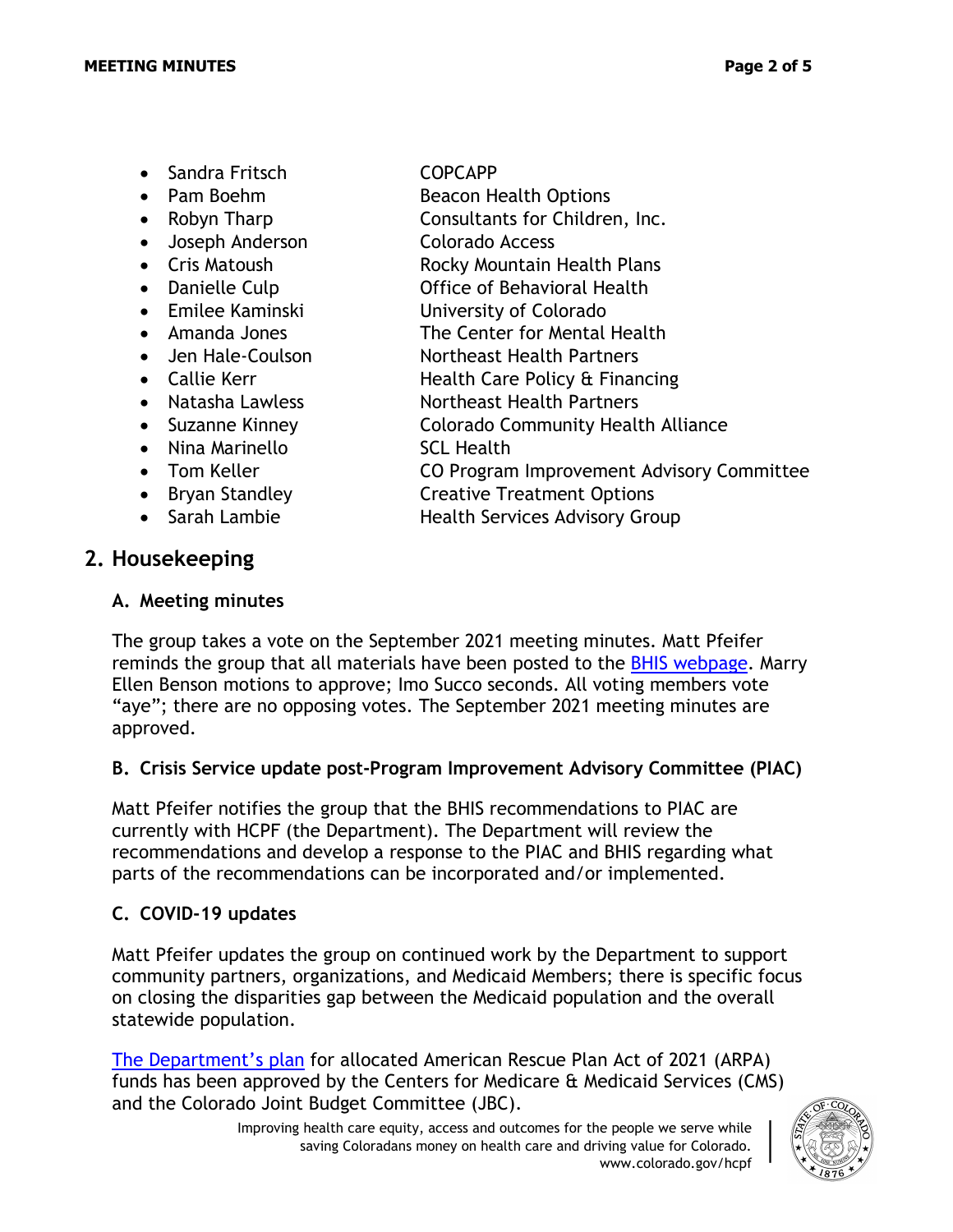The Colorado [Behavioral Health Transformation Task Force](https://leg.colorado.gov/committees/behavioral-health-transformational-task-force/2021-regular-session) is working in the interim between regularly-scheduled legislative sessions. The task force must issue a report with recommendations to the General Assembly and the Governor on policies to create transformational change in the area of behavioral health using money the state receives from the federal coronavirus state fiscal recovery fund.

Updated COVID-19 data can be found on the [Colorado Department of Public Health](https://covid19.colorado.gov/data)  [& Environment](https://covid19.colorado.gov/data) (CDPHE) dashboard.

Daniel Darting notes the historic amount of resources and funding being allocated related to behavioral health in the wake of the pandemic.

#### **D. Department of Corrections (DOC) metric review**

Matt Pfeifer presents the monthly review of the DOC metric data that the BHIS sub-committee helped to create for the Department. The metric illustrates behavioral health (BH) engagement of members who have been released from the DOC in a 14-day time period. The trend continues to be positive.

It is noted that the population with the highest rate of BH engagement are white females, followed by non-white females. White males are the second-least likely to engage and non-white males are the least likely to engage.

### **3. Continued discussion of [House Bill \(HB\) 21-1258:](https://leg.colorado.gov/bills/hb21-1258) Rapid Mental Health Response For Colorado Youth**

BHIS engages in a follow-up discussion about HB21-1258 after the bill was introduced in the September meeting. The group aims to see if there is a path forward for this sub-committee to stay engaged with this bill. The funds for this bill come from the State of Colorado.

HB21-1258 review:

- The bill charged OBH with creating temporary youth services in response to COVID-19, including three free mental health sessions with a licensed provider.
- Intention is for brief intervention and referral to services for children and youth not currently engaged.
- Daniel Darting notes that [Signal Behavioral Health Network](https://signalbhn.org/) (Signal) is the contracted vendor to implement this bill, leveraging their existing community of network providers.

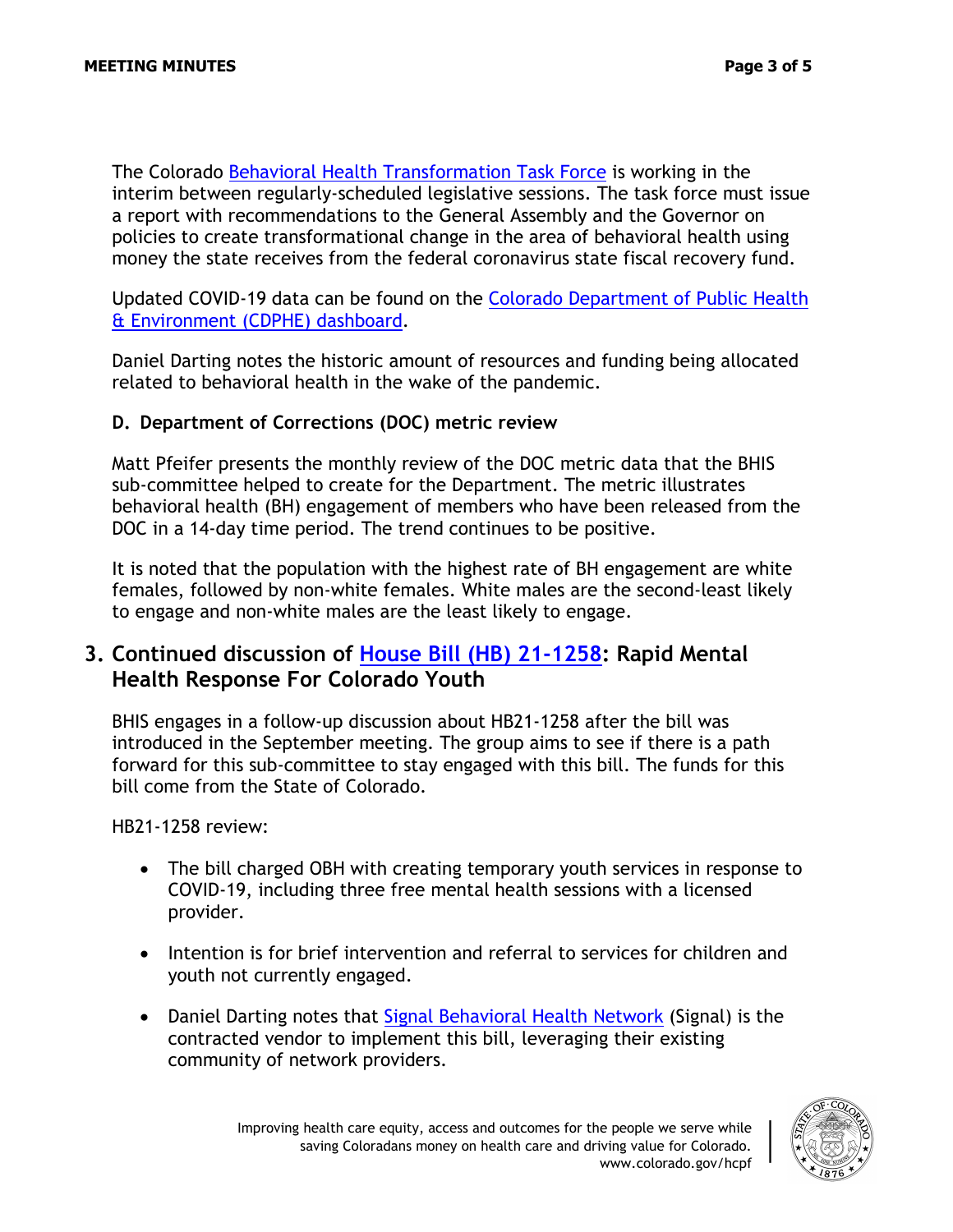- A sub-set of individuals enrolled in the program may be Medicaid, but the program is open to all Colorado youth.
- Implementation of the bill is occurring as soon as possible as the goal was for the program to be live at the start of the 2021 school year. The workforce challenge is noted.

Mary Ellen Benson asks for clarification on how the actual portal (meant to connect youth with providers) will work. How will providers who are already embedded in the community/school-setting be folded in?

Tammy Phillips notes the short-term nature of the program may be attractive to providers.

Daniel frames the program as an interim approach focused on low-acuity brief intervention. The workforce shortage challenge across the state is reiterated. Daniel notes the possible intersection with [CDPHE and their programs available for](https://cdphe.colorado.gov/prevention-and-wellness/health-access/health-professional-loan-repayment)  [loan repayment.](https://cdphe.colorado.gov/prevention-and-wellness/health-access/health-professional-loan-repayment)

Tammy notes the importance of incentivizing providers to participate; in her experience, many providers are not interested in enrolling with Medicaid due to administrative burden and low reimbursement rates. Imo Succo notes the same provider challenges in Southwestern Colorado. Additionally, there is a noticeable amount of BH provider vacancies with Axis Health System, which is the biggest Medicaid-enrolled provider agency in Southwestern Colorado.

Matt clarifies that the bill is not meant to impede services that are already occurring but to engage with individuals who have not yet been engaged. The portal will be designed to keep youth currently working with a provider with that same provider.

Telehealth options are being considered but it is clear that telehealth is not a substitute where there needs to be person-to-person interaction.

Any follow-up questions about this bill can be sent to Matt Pfeifer at [matthew.pfeifer@state.co.us.](mailto:matthew.pfeifer@state.co.us)

# **4. Colorado Pediatric Psychiatry Access & Consultation Program (CoPPCAP) background and intersection with the Accountable Care Collaborative (ACC)**

Sandy Fritsch with the University of Colorado School of Medicine joins the group to present the [CoPPCAP program.](https://www.coppcap.org/about)